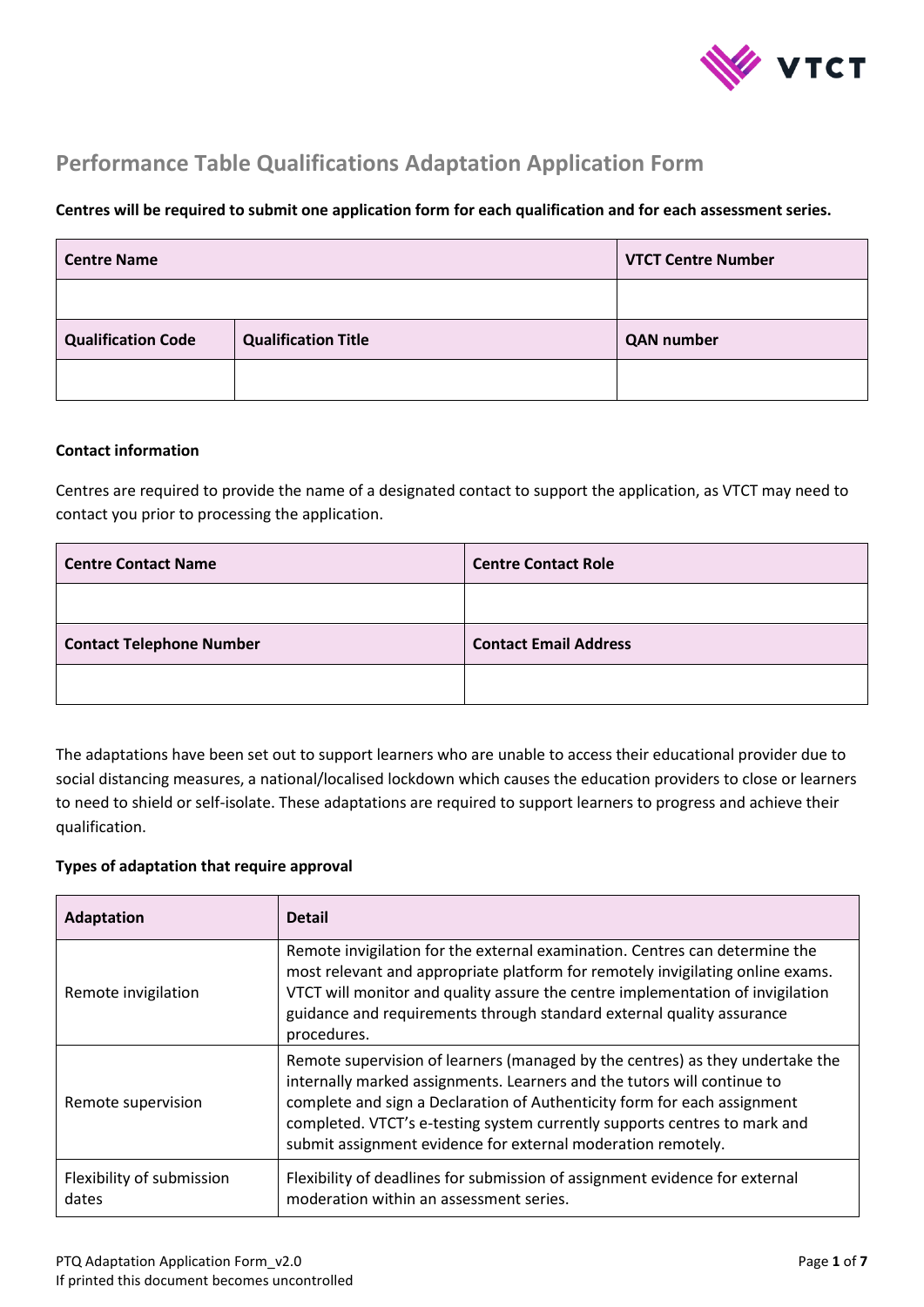

#### **Centre's responsibilities**

A part of this application, centres are required to:

- submit the names of the learners for each adaptation requested. VTCT will cross-reference this information to learner registration details (Technical Award, Applied General, Technical Certificate and Technical Level)
- provide detail of the platform and arrangements for remote invigilation to enable VTCT to complete a programme of centre monitoring activity (Technical Award, Applied General, Technical Certificate and Technical Level)
- provide detail of the timelines for remote supervision to enable VTCT to complete a programme of centre monitoring activity (Technical Award, Applied General)
- provide timeline for completion of work for all requests to extend the deadline for submission of evidence for external moderation (Technical Award)
- provide a rationale to outline the reason for the adaptation application

#### **Rationale**

Centres are required to provide information to outline the reason for adaptation.

#### **Provide a summary of the rationale for your application**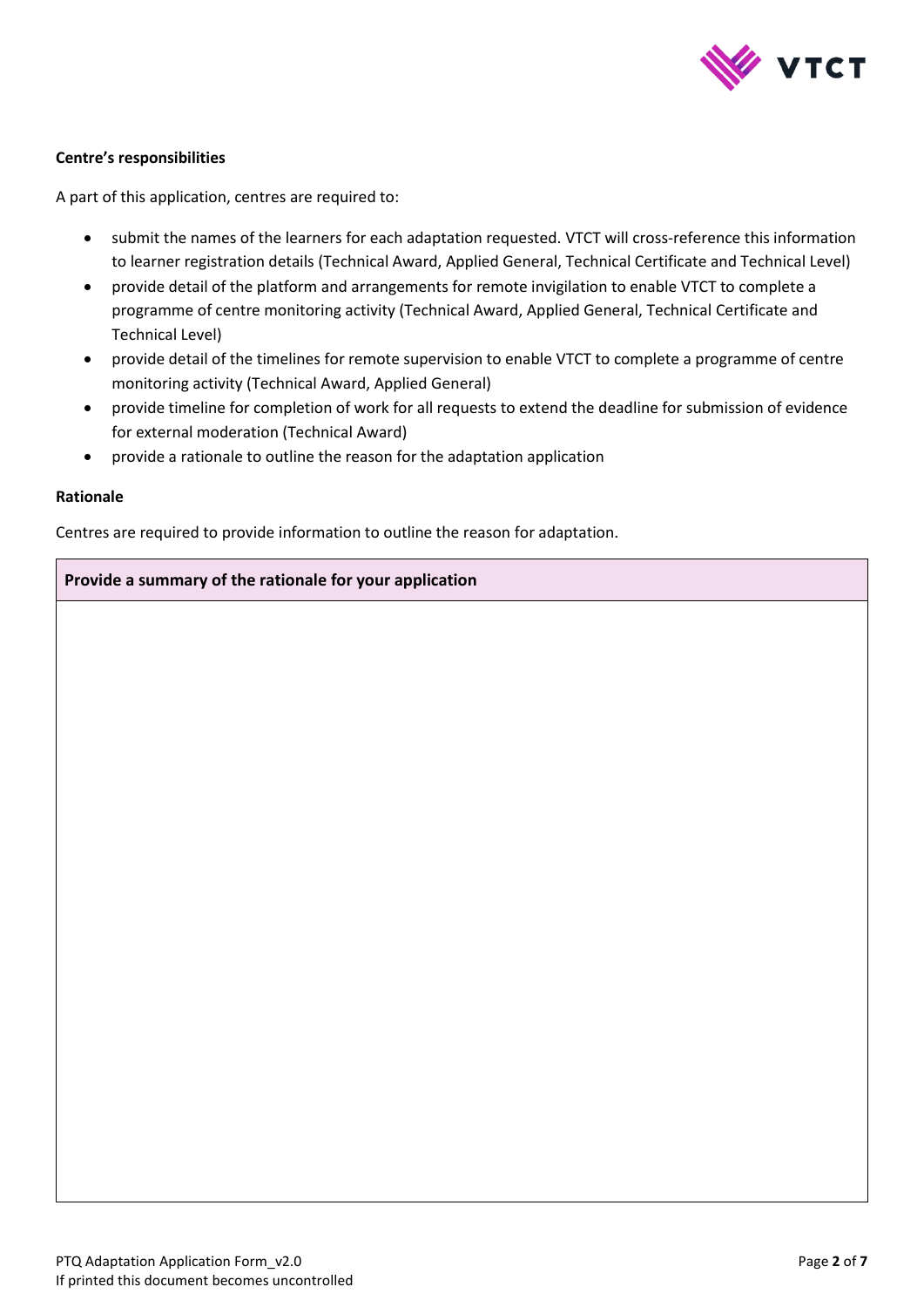

#### **Head of Centre declaration**

Centres are required to complete and submit Head of Centre declaration form to support this adaptation application.

Applications that are made without the Head of Centre declaration will not be processed.

#### **Approval process**

VTCT will issue and approval confirmation or referral of all applications for adaptation for the Performance Table Qualifications.

#### **Submission for approval**

Centres are required to send the completed application form to **PTQadaptation@vtct.org.uk**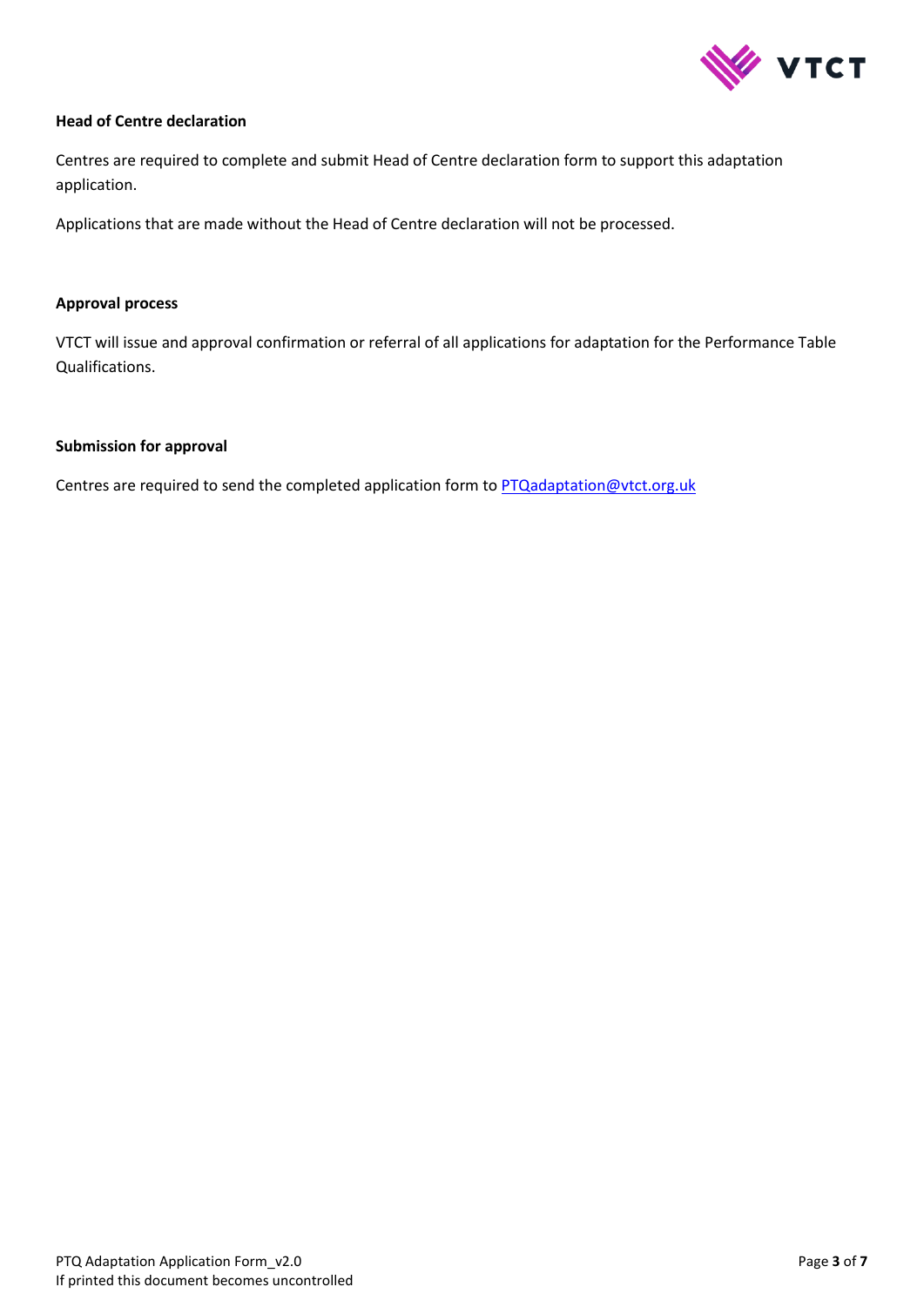

# **Units**

List the units/assessments where adaptation is requested

| <b>Assessment code</b>       | Assessment<br><b>Series</b> | <b>Adaptation requested</b>                                                                                                  | <b>Number of learners</b><br>affected out of cohort<br>(Attach e-testing schedule with<br>learner names) | <b>Platform used</b> | Proposed period of activity                        |
|------------------------------|-----------------------------|------------------------------------------------------------------------------------------------------------------------------|----------------------------------------------------------------------------------------------------------|----------------------|----------------------------------------------------|
| Example:<br><b>USP72</b>     | n/a                         | Remote invigilation<br>⊔<br>$\boxtimes$<br>Remote supervision<br>Flexibility of submission dates                             | 15                                                                                                       | Zoom                 | 9 and 16 November 2020 to<br>complete assessments. |
| Example:<br>UV21579          | Winter 2021<br>(January)    | Remote invigilation<br>$\overline{\phantom{a}}$<br>Remote supervision<br>└<br>$\boxtimes$<br>Flexibility of submission dates | $\overline{4}$                                                                                           | n/a                  | Additional 2 weeks to submit<br>evidence           |
| Example:<br><b>HB2D1 Ex2</b> | Winter 2021<br>(January)    | $\boxtimes$<br>Remote invigilation<br>Remote supervision<br>$\overline{\phantom{a}}$<br>Flexibility of submission dates<br>⊔ | $\overline{4}$                                                                                           | Zoom                 | January exam                                       |
|                              |                             | Remote invigilation<br>⊔<br>Remote supervision<br>Flexibility of submission dates                                            |                                                                                                          |                      |                                                    |
|                              |                             | Remote invigilation<br>$\overline{\phantom{a}}$<br>Remote supervision<br>Flexibility of submission dates                     |                                                                                                          |                      |                                                    |
|                              |                             | Remote invigilation<br>⊔<br>Remote supervision<br>└<br>Flexibility of submission dates<br>└                                  |                                                                                                          |                      |                                                    |
|                              |                             | Remote invigilation<br>└<br>Remote supervision<br>Flexibility of submission dates                                            |                                                                                                          |                      |                                                    |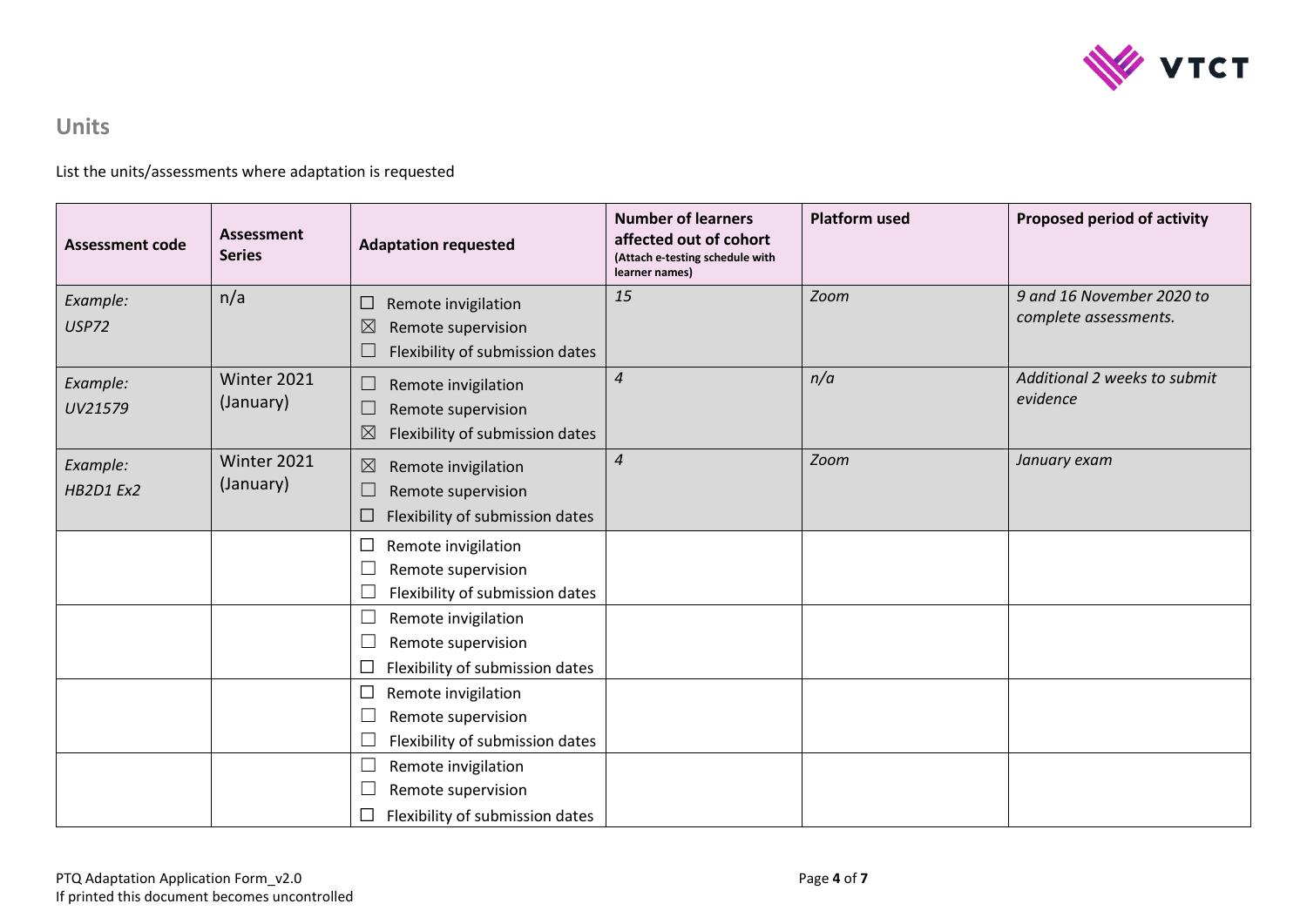

| Remote invigilation             |  |
|---------------------------------|--|
|                                 |  |
| Remote supervision              |  |
| Flexibility of submission dates |  |
| Remote invigilation             |  |
| Remote supervision              |  |
| Flexibility of submission dates |  |
| Remote invigilation             |  |
| Remote supervision              |  |
| Flexibility of submission dates |  |
| Remote invigilation<br>$\Box$   |  |
| Remote supervision              |  |
| Flexibility of submission dates |  |
| Remote invigilation<br>$\Box$   |  |
| Remote supervision              |  |
| Flexibility of submission dates |  |
| Remote invigilation             |  |
| Remote supervision              |  |
| Flexibility of submission dates |  |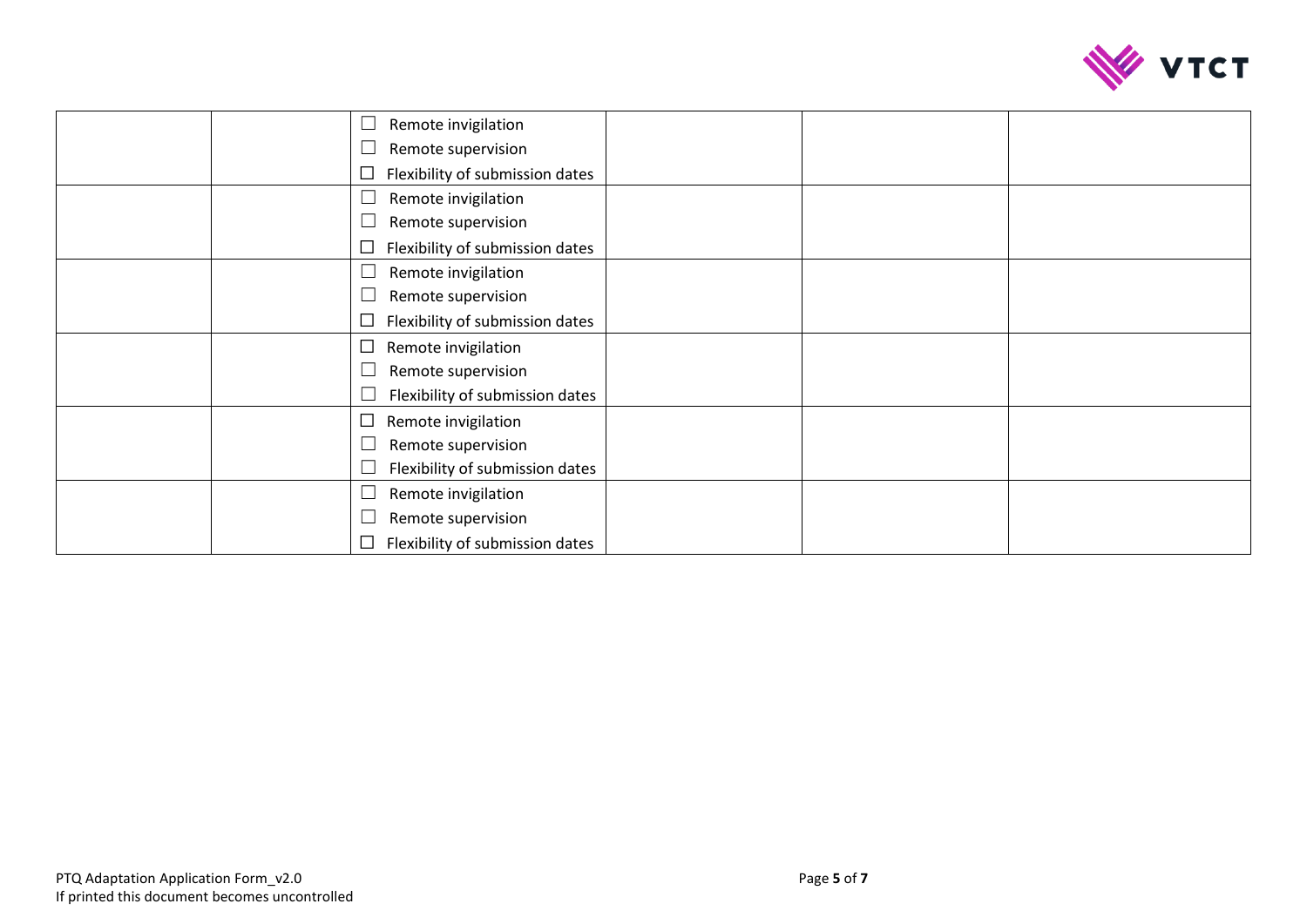

## **Learners**

## List the names of learners for each adaptation requested

| Learner name        | Learner number | Unit/assessment code | Adaptation          |
|---------------------|----------------|----------------------|---------------------|
| Example: Ann Other  | 12345678       | UV21579              | Remote supervision  |
| Example: Andy Other | 12345679       | HB2D1 EX1            | Remote invigilation |
|                     |                |                      |                     |
|                     |                |                      |                     |
|                     |                |                      |                     |
|                     |                |                      |                     |
|                     |                |                      |                     |
|                     |                |                      |                     |
|                     |                |                      |                     |
|                     |                |                      |                     |
|                     |                |                      |                     |
|                     |                |                      |                     |
|                     |                |                      |                     |
|                     |                |                      |                     |
|                     |                |                      |                     |
|                     |                |                      |                     |
|                     |                |                      |                     |
|                     |                |                      |                     |
|                     |                |                      |                     |
|                     |                |                      |                     |
|                     |                |                      |                     |
|                     |                |                      |                     |
|                     |                |                      |                     |
|                     |                |                      |                     |